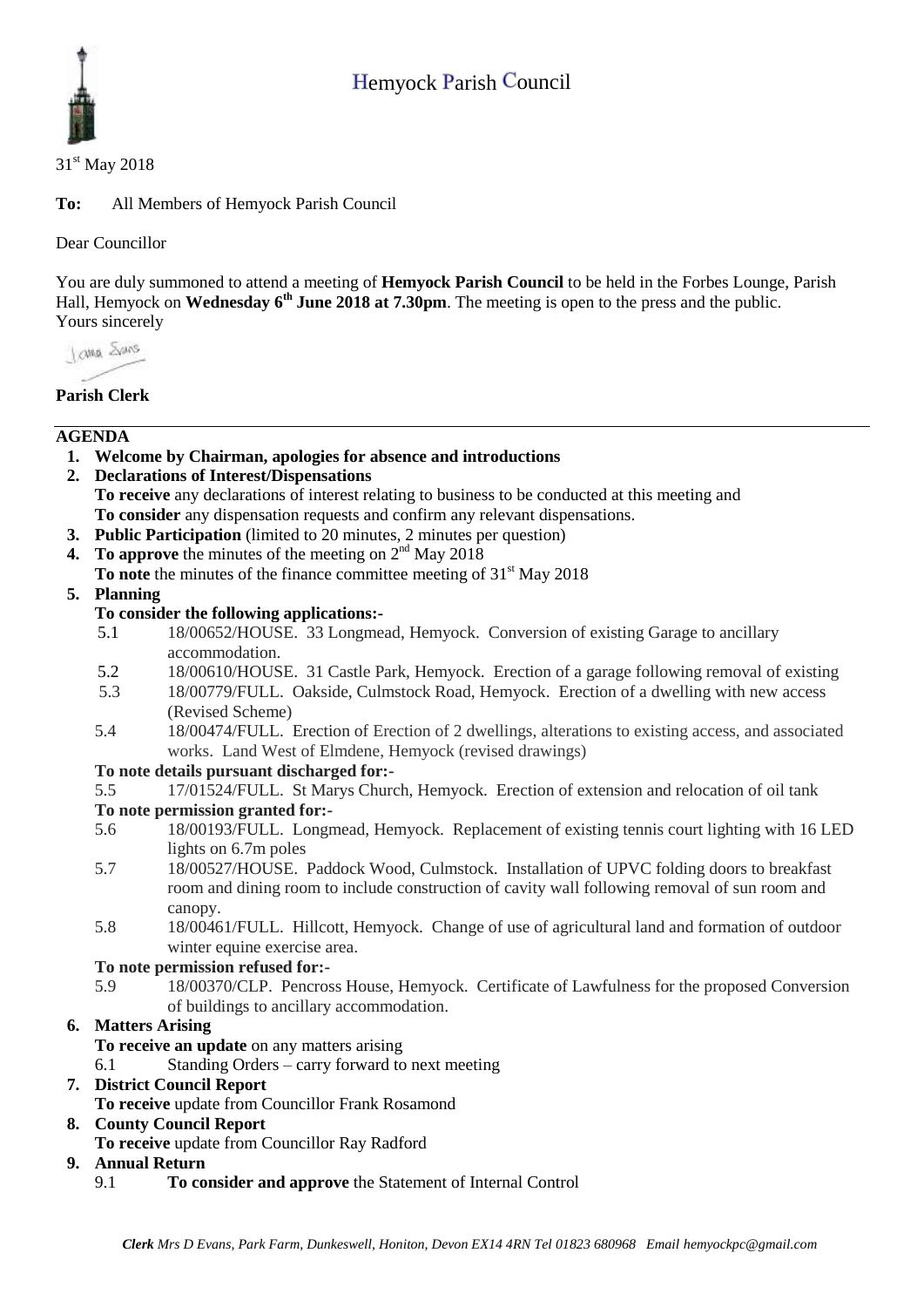- 9.2 **To note the findings and approve** implementation of any recommendations from the Internal Audit Report
- 9.3 **To consider and adopt** the Annual Governance Statement for year ending 31<sup>st</sup> March 2018.
- 9.4 **To consider and adopt** the Accounting Statements for year ending 31<sup>st</sup> March 2018.

# **10. Finance**

- 10.1 **To agree** income and expenditure and bank reconciliation
- 10.2 **To note and agree NJC** new pay scales from 1<sup>st</sup> April 2018.
- 10.3 **To consider** recommendations from Finance Committee

Blackdown Healthy Living & Activity Centre (BHLAC). The committee recommends that the council makes several improvements to the building owned by the parish council. *Insulation*

10.3.1 The finance committee recommends to full council that it should accept the quotation from Smart Energy at a cost of £1,833 plus VAT.

*Double Glazing*

10.3.2 The finance committee recommends to full council that it should accept the quotation from the Window and Conservatory Factory, Dunkeswell at a cost of £22,000.

*Automatic Doors*

10.3.3 The finance committee recommends to full council that it should accept the quotation from TLS Security at a cost of £4,998 plus VAT.

# **11. Clerk Update**

**To receive** update from Clerk

## **12. Longmead**

**To receive** any relevant information

11.1 **update** from clerk reference agreed responsibilities/finances

## **13. Highways**

**To receive** any relevant information

- 13.1 **To appoint** Road warden
- 13.2 **To appoint** Highways representative
- 13.1 Possible improvements to Pencross Hill **discuss** and **agree** next steps

## **14. Cemetery**

**To receive** any relevant information

**To appoint** cemetery appointments

**To consider** recommendations from Cemetery representatives including new interment form, memorial form, rules and regulations, fees and grave digging policy.

## **15. Footpaths**

**To receive** any relevant information.

15.1 Footpath – diversion procedure – **update** from Mr Povah

## **16. Commons Management Group**

**To receive** any relevant information

16.1 **to appoint** members to committee and **appoint** chair

## **17. Village Maintenance**

**To receive** any relevant information

#### 17.1 **To discuss and agree** additional tasks

## **18. Public Conveniences**

**To receive** any relevant information.

18.1 **To discuss and agree** next steps reference transfer of asset including obligation to maintain area in front of toilets.

# **19. Car Park**

**To receive** any relevant information

## 19.1 Business Rates – **update** from Clerk

#### **20. Garages Youth Project**

**To receive** any relevant information

## 20.1 **Garage Doors – update** from Mr Calcraft/Mr Povah

## **21. Blackdown Hills Parish Network**

**To receive** any relevant information

#### **22. Old School Court – receive** an update from clerk/chair

**23. Asset Management – receive** update from Miss Lawrence and consider recommendations

## **24. Correspondence**

#### **To note**